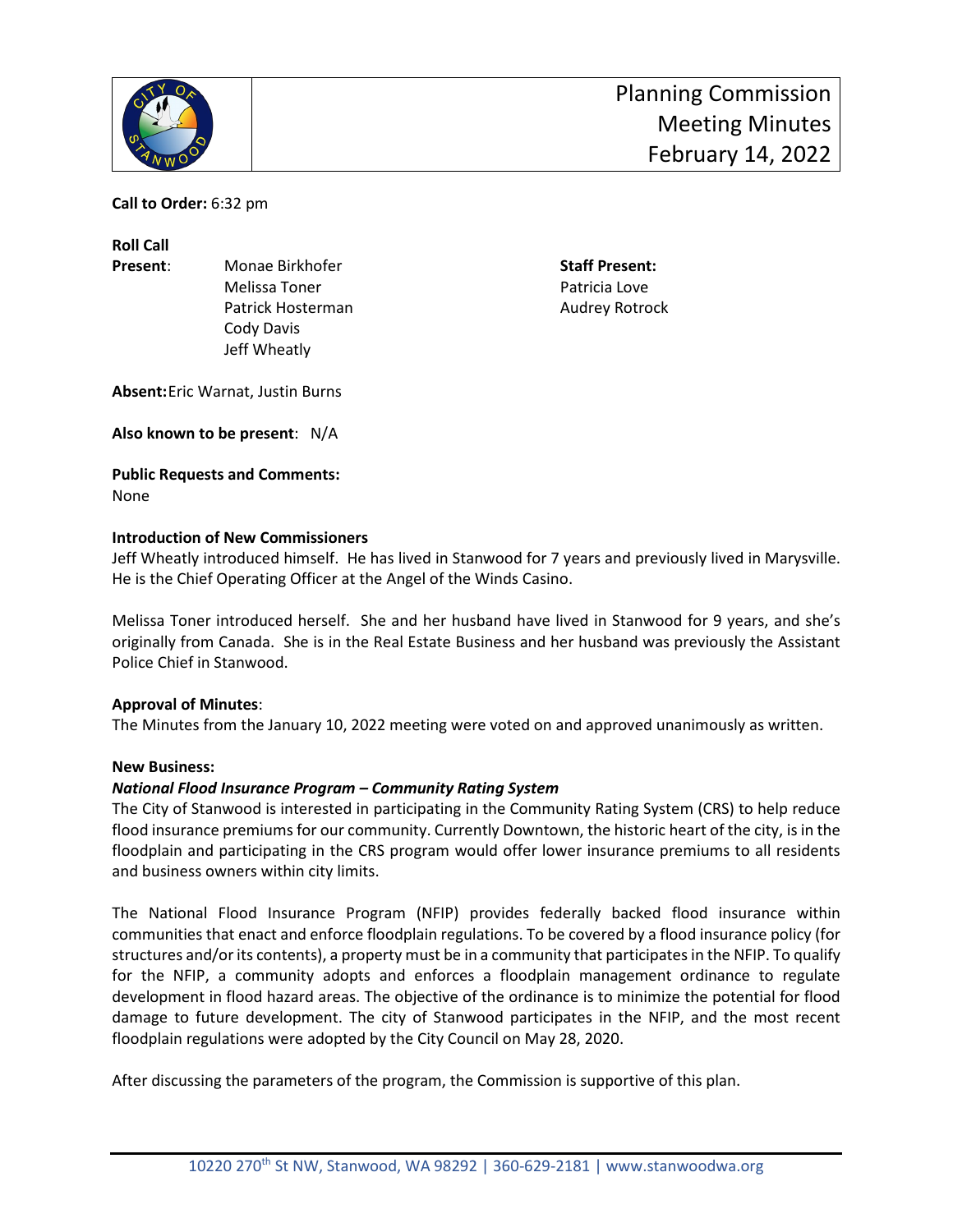

#### **Old Business:**

## *Impact Fee Code Amendment and Fee Adoption*

The issue before the Planning Commission is to review and hold a public hearing on the proposed amendments to the City's impact mitigation fee regulations and the 2022 update to the proposed park impact fee.

One of the City's 2022 work items is to adopt the City's updated park impact fees that staff and the Planning Commission have been working on since July of 2019; this code evaluation has resulted in the following amendments:

- 1. Traffic, park, fire, and school impact fees are listed in their own independent chapters of the Municipal Code; and
- 2. The park impact fee has been updated to reflect costs associated with the acquisition and development projects listed on the 2022-2027 Park Capital Improvement Plan.

## *Planning Commission Recommended Motions:*

After Patrick Hosterman opened the public hearing, there was discussion among the Commissioners about the amendment.

The Commission considered the Master Builders Association's letter submitted on February 14, 2022 as part of their deliberations. In summary, their letter requested that a more reasonable fee be adopted due to the current housing crises and its effects on affordable homeownership. The Commission responded as follows:

- Average sales prices of homes are in the \$500,000 range; an increase of \$606 on a singlefamily home would not affect affordable housing and once incorporated into a mortgage may result in a \$10 / month increase.
- Funding of parks is a top priority for the city and fees should reflect current costs.
- New parks are a benefit to incoming city residents.
- Developers / new growth should pay their fair share of new park development costs.
- There remains a high demand for housing in Stanwood. An increase in the park impact fee will unlikely affect that demand and push growth elsewhere.
- They support adding the low-income credit and fee deferral program to reduce impacts on housing.

After considering staff comments and taking public comment, the Planning Commission unanimously recommended approval of the proposed amendments, park impact fee and the associated Findings of Fact and Conclusions. It was also motioned, seconded and approved unanimously to recommend that a low-income housing credit and fee deferral provisions be added to the ordinance.